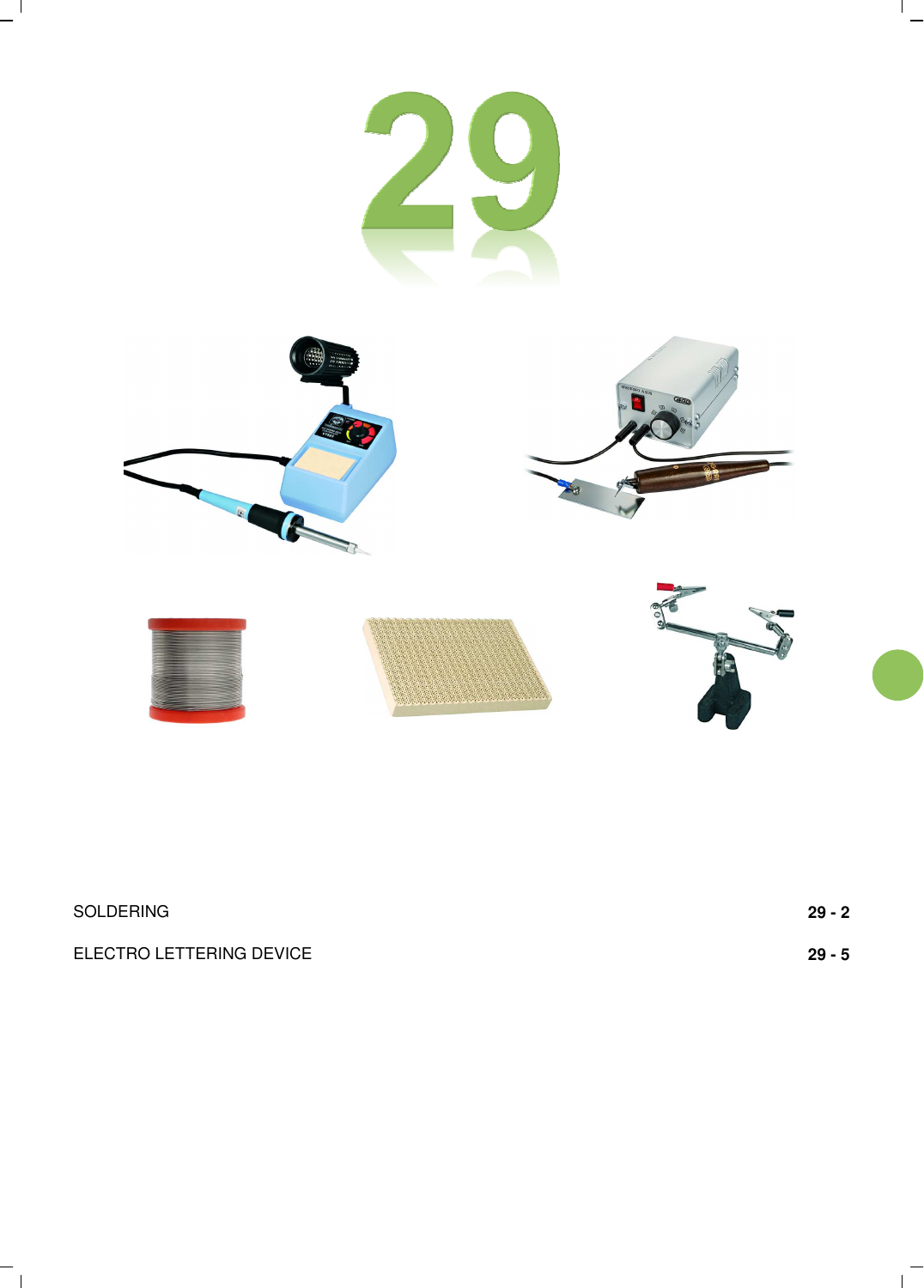## **SOLDERING**

### **Soldering station.**



| <b>MSA</b> | <b>Voltage</b> | <b>Size</b>                   | Kg    |
|------------|----------------|-------------------------------|-------|
| 29.227     | 220 V          | $195 \times 100 \times 90$ mm | 0.800 |
|            |                |                               |       |

Soldering station VTSS5, ideal for beginners as well as professionals.

- Specifications :
	- Supply : 220 V / 50 Hz
	- Consumption : 50 VA maximum

- Electronic temperature setting : from 175 to 480° C.

## **Soldering accessories.**



|     | <b>MSA</b> |                                                                 | Ø wire            | Packaging      | Ka    |  |
|-----|------------|-----------------------------------------------------------------|-------------------|----------------|-------|--|
|     | 29.615     | (1)                                                             | $0.71 \text{ mm}$ | Spool of 500 g | 0.520 |  |
|     | 29.616     | (2)                                                             | 0.71 mm           | 1 metre wire   | 0.004 |  |
| (1) |            | Soldering wire with incorporated flux. Melting point at 179° C. |                   |                |       |  |



| <b>MSA</b> | Ø braid   | Packaging           | <b>Ka</b> |
|------------|-----------|---------------------|-----------|
| 29.631     | $0.80$ mm | Spool of 1.5 metres | 0.005     |
|            |           |                     |           |

Desoldering braid.



| <b>MSA</b> | <b>Colour</b>                                                                                                                    | <b>Size</b>                                                                                                                                                                                                                             | Kg    |
|------------|----------------------------------------------------------------------------------------------------------------------------------|-----------------------------------------------------------------------------------------------------------------------------------------------------------------------------------------------------------------------------------------|-------|
| 29.626     | Metal                                                                                                                            | 168 x 55 mm                                                                                                                                                                                                                             | 0.011 |
|            | scouring solution, solvent or cleaning product is necessary.<br>The rods are used for stainless steel, cobalt-chrome and silver. | Bag of 12 universal soldering rods ready to use with cleaning agent already<br>included, for an optimal job with almost no waste. High resistant soldering on<br>numerous metals whose melting points exceed 600° C. Neither additional |       |

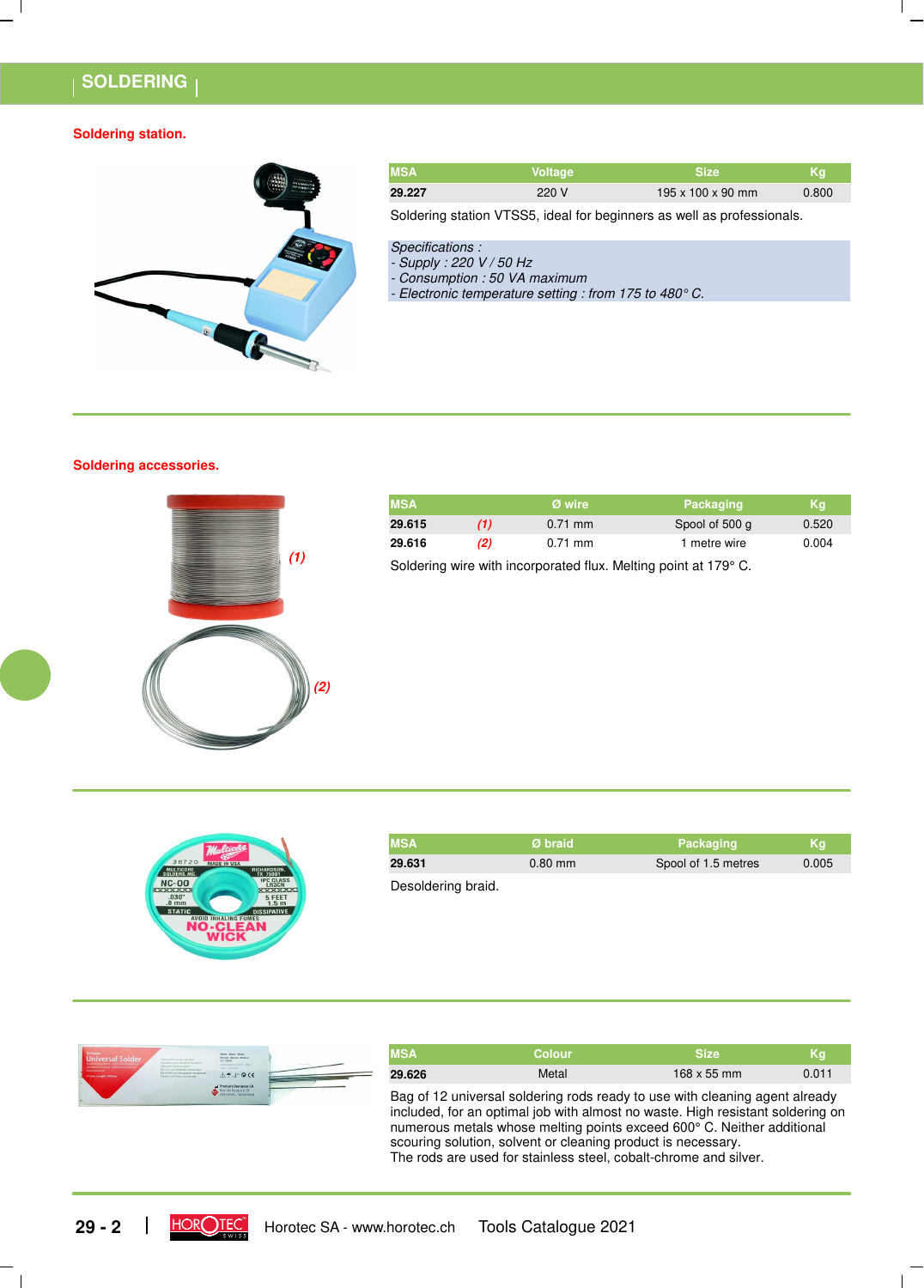# **SOLDERING**



| <b>MSA</b> | <b>Size</b>                  | Kq    |
|------------|------------------------------|-------|
| 29.606     | $135 \times 95 \times 13$ mm | 0.125 |
| .<br>.     |                              |       |

Insulating soldering plate.



| <b>MSA</b> | <b>Size</b>                                            | Ka    |
|------------|--------------------------------------------------------|-------|
| 29.614-B   | $120 \times 80 \times 30$ mm                           | 0.112 |
|            | Soft charcoal block chemically prepared for soldering. |       |

Under the flame the charcoal block turns in red and reflects the heat for more efficient soldering.



| <b>MSA</b> | <b>Size</b>                                                             | .Ka   |
|------------|-------------------------------------------------------------------------|-------|
| 29.501     | $155 \times 100 \times 75$ mm                                           | 0.705 |
|            | Base with 2 revolving nippers mounted on a mobile arm for holding items |       |

Base with 2 revolving nippers mounted on a mobile arm for holding items during soldering.



| <b>MSA</b>                              | <b>Size</b>               | Ka    |
|-----------------------------------------|---------------------------|-------|
| 29.651                                  | $\varnothing$ 68 x 152 mm | 0.185 |
| Alcohol lamp.<br>Delivered with a wick. |                           |       |

## **Spare part :**

| <b>IMSA</b> | — Item⊹             | -Ka   |
|-------------|---------------------|-------|
| 29.651-A    | Wick, length 200 mm | 0.009 |

## **See chapter PERF.**



 $\overline{\phantom{a}}$ 



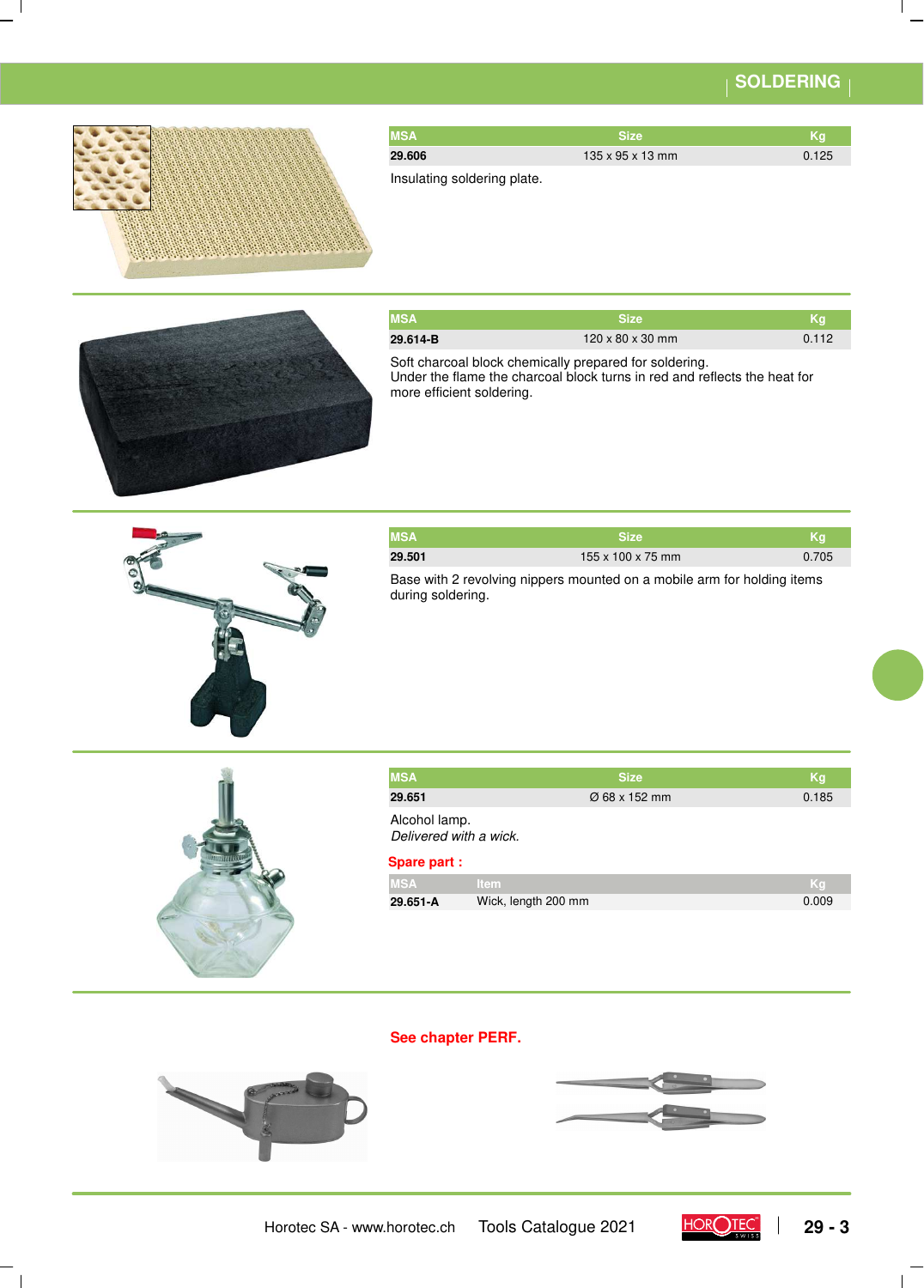## **SOLDERING**

#### **Soldering pastes.**



| <b>MSA</b> | <b>Contents</b> | <b>Carats</b> | <b>Melting point</b>              | <b>Size</b>                  | Kq    |
|------------|-----------------|---------------|-----------------------------------|------------------------------|-------|
| 29.611-A14 | 1.55 $q$        | 14            | $637^\circ$ C<br>1180 $\degree$ F | $\varnothing$ 10 x 115<br>mm | 0.005 |
| _ _ _ _ _  | .               |               |                                   |                              |       |

Delivered in a syringe. EASY type soldering paste in yellow gold.



| <b>MSA</b> | <b>Contents</b> | <b>Carats</b> | <b>Melting point</b>     | <b>Size</b>                  | Ka    |
|------------|-----------------|---------------|--------------------------|------------------------------|-------|
| 29.611-A18 | $1.55$ q        | 18            | 790° C<br>$1455^\circ$ F | $\varnothing$ 10 x 115<br>mm | 0.005 |

Delivered in a syringe. EASY type soldering paste in yellow gold.



| <b>MSA</b> | <b>Contents</b> | <b>Melting point</b>              | <b>Size</b>               | Kg    |
|------------|-----------------|-----------------------------------|---------------------------|-------|
| 29.610-A   | 14 a            | $618^\circ$ C<br>1145 $\degree$ F | $\varnothing$ 19 x 160 mm | 0.028 |

Delivered in a syringe. EASY type SILVER soldering paste. It contains cadmium.



| <b>Contents</b>                                                                                                                                                                                                          | Kg    |
|--------------------------------------------------------------------------------------------------------------------------------------------------------------------------------------------------------------------------|-------|
| $1.5$ ml                                                                                                                                                                                                                 | 0.065 |
| Repairs quartz analog and digital circuitry as well as any other fine wire<br>circuits with a minimum of time and effort.<br>Eliminates long drying times.<br>Kit includes 1 bottle with 1.5 ml fluid and an applicator. |       |
|                                                                                                                                                                                                                          |       |
|                                                                                                                                                                                                                          |       |

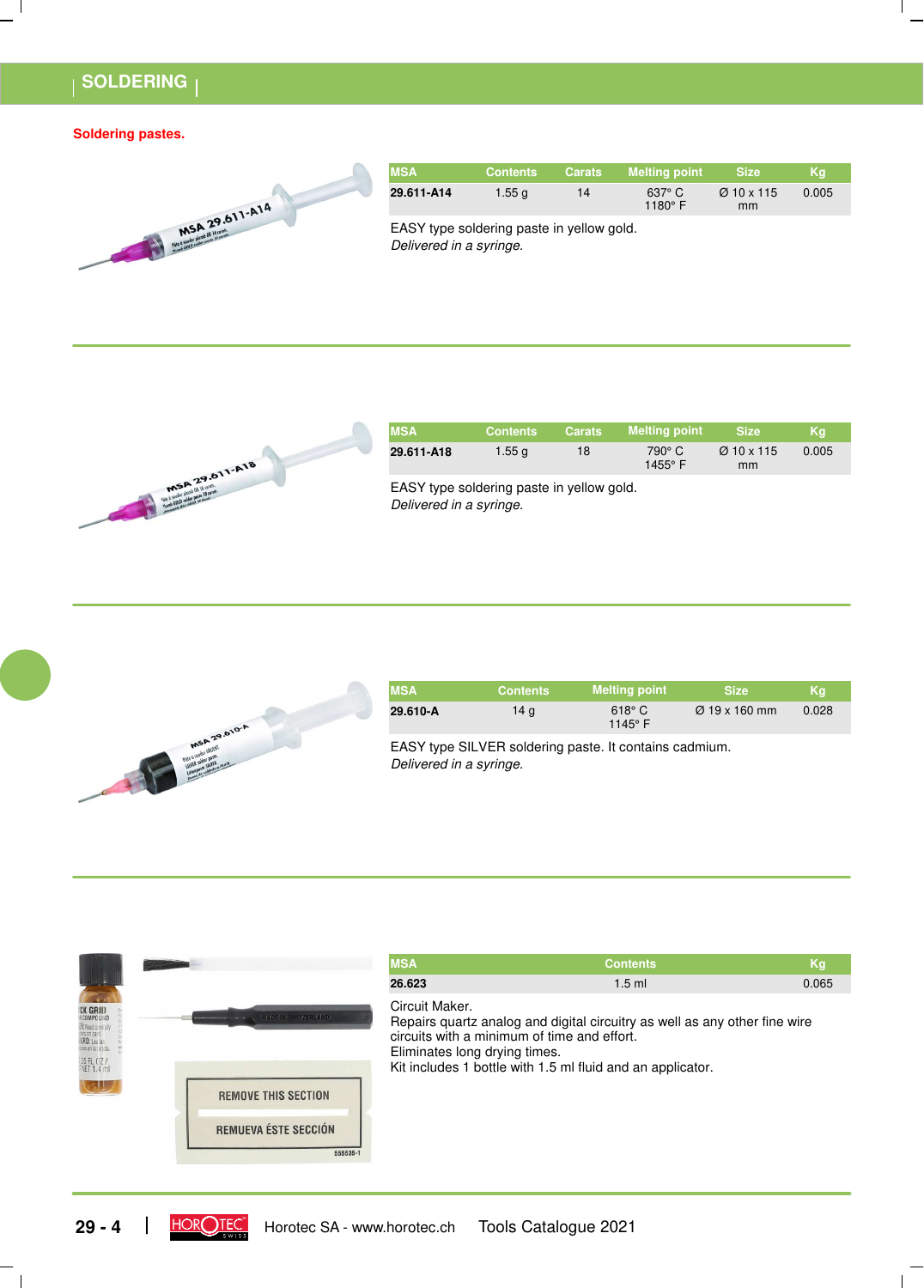# **ELECTRO LETTERING DEVICE**



| <b>MSA</b> | Voltage | Ka    |
|------------|---------|-------|
| 29.700     | 230 V   | 1.880 |
| 29.700-110 | 115 V   | 1.880 |

Metal engraving machine (including tempered steel and hard metal). Anodised aluminium stable housing (silver grey). Simple and safe use. Protection against short-circuits and overloading, without fuses.

Delivered complete with :

- Pen handle with standard needle Ø 1.2 x 25 mm MSA29.700-C - Contact plate with cable MSA29.700-D.

**Accessories :**

| <b>MSA</b>   | Item                                                                      | Kg    |
|--------------|---------------------------------------------------------------------------|-------|
| 29.700-A     | Housing 230 V                                                             | 1.750 |
| 29.700-B     | Housing 115 V                                                             | 1.810 |
| 29.700-C     | Pen handle with standard needle, $\varnothing$ 1.20 x 25 mm               | 0.130 |
| 29.700-CR    | Reinforced pen handle with standard needle, $\varnothing$ 1.20 x 25<br>mm | 0.185 |
| 29.700-D     | Contact plate with cable                                                  | 0.045 |
| 29.700-E1    | Burning pin n° 1                                                          | 0.001 |
| 29.700-E1A   | Burning pin n° 1A                                                         | 0.001 |
| 29.700-E2    | Burning pin n° 2                                                          | 0.001 |
| 29.700-E2A   | Burning pin n° 2A                                                         | 0.001 |
| 29.700-E3    | Burning pin n° 3                                                          | 0.001 |
| 29.700-E3A   | Burning pin n° 3A                                                         | 0.001 |
| 29.700-E4    | Burning pin n° 4                                                          | 0.001 |
| 29.700-E9    | Burning pin n° 4A                                                         | 0.001 |
| 29.700-E10   | Burning pin n° 9                                                          | 0.001 |
| 29.700-E11   | Burning pin n° 10                                                         | 0.001 |
| 29.700-P0525 | Engraving needle, $\varnothing$ 0.50 x 25 mm                              | 0.001 |
| 29.700-P0533 | Engraving needle, $\varnothing$ 0.50 x 33 mm                              | 0.001 |
| 29.700-P0510 | Engraving needle, $\varnothing$ 0.50 x 100 mm                             | 0.001 |
| 29.700-P0825 | Engraving needle, $\varnothing$ 0.80 x 25 mm                              | 0.001 |
| 29.700-P0833 | Engraving needle, $\varnothing$ 0.80 x 33 mm                              | 0.001 |
| 29.700-P0810 | Engraving needle, $\varnothing$ 0.80 x 100 mm                             | 0.001 |
| 29.700-P1025 | Engraving needle, $\varnothing$ 1.00 x 25 mm                              | 0.001 |
| 29.700-P1033 | Engraving needle, $\varnothing$ 1.00 x 33 mm                              | 0.001 |
| 29.700-P1010 | Engraving needle, $\varnothing$ 1.00 x 100 mm                             | 0.001 |
| 29.700-P1225 | Engraving needle, $\varnothing$ 1.20 x 25 mm                              | 0.001 |
| 29.700-P1233 | Engraving needle, $\varnothing$ 1.20 x 33 mm                              | 0.001 |
| 29.700-P1210 | Engraving needle, $\varnothing$ 1.20 x 100 mm                             | 0.001 |
| 29.700-P1525 | Engraving needle, $\varnothing$ 1.50 x 25 mm                              | 0.001 |
| 29.700-P1533 | Engraving needle, $\varnothing$ 1.50 x 33 mm                              | 0.001 |
| 29.700-P1510 | Engraving needle, $\varnothing$ 1.50 x 100 mm                             | 0.001 |